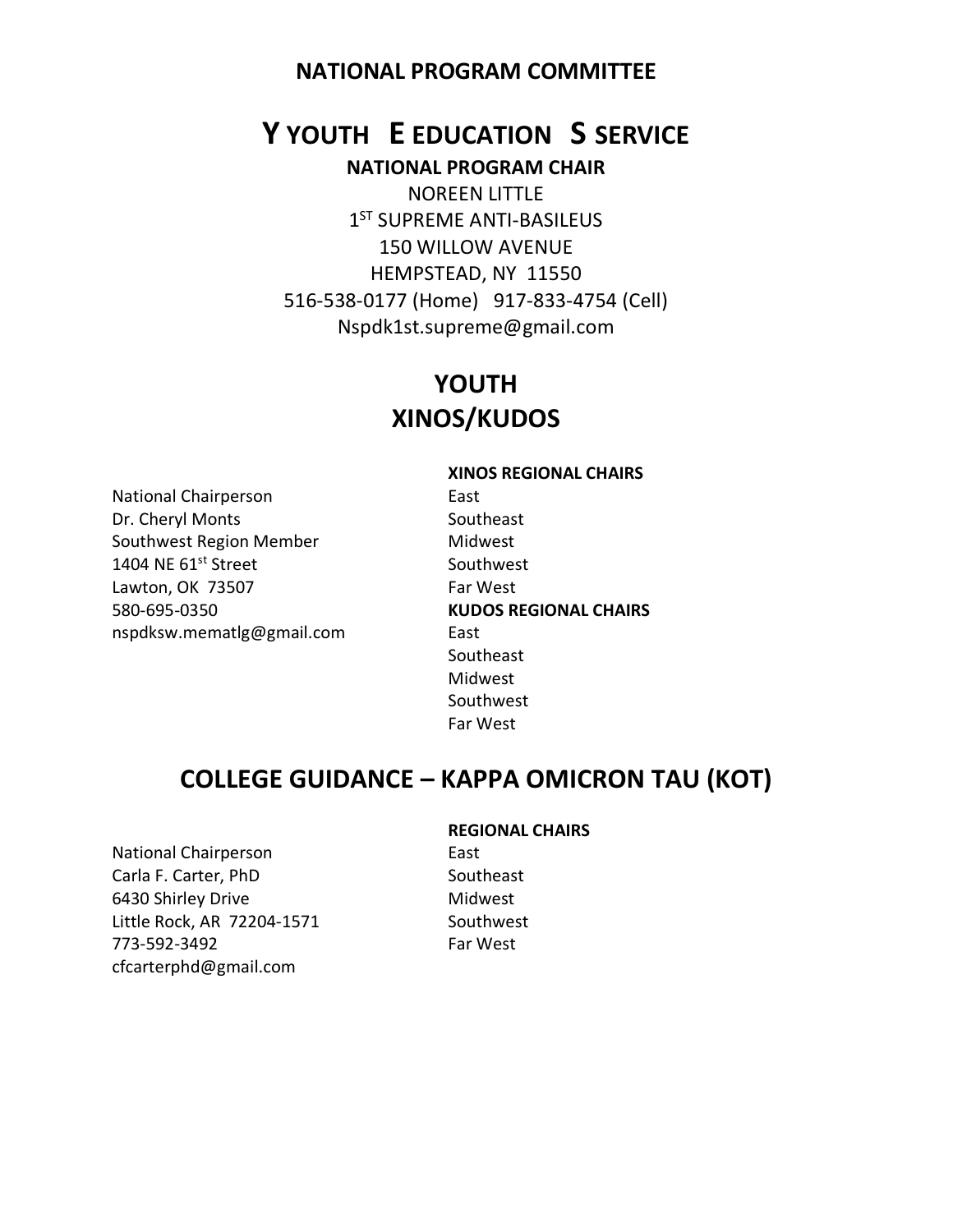# **E EDUCATION**

#### **AFRICAN AMERICAN HISTORY**

National Chairperson **East** Jillene Poole (SE) Southeast 3018 Belgrave Drive Midwest Memphis, TN 38119 Southwest 901-289-3246 Far West [jillenepoolee@gmail.com](mailto:jillenepoolee@gmail.com)

**REGIONAL CHAIRS**

#### **CHILDREN AND EARLY CHILDHOOD EDUCATION**

National Chairperson **East** Theresa Patterson (SE) Southeast 8975 Stone Ridge Place Midwest Montgomery, AL 36117 Southwest 334-467-3233 Far West [tesateach@hotmail.com](mailto:tesateach@hotmail.com)

**REGIONAL CHAIRS**

#### **COMMISSION ON CIVIL RIGHTS & LEGISTLATIVE AFFAIRS**

#### **REGIONAL CHAIRS**

National Chairperson **East** Cynthia Walker (SW) Southeast 111 Cumberland Drive Midwest Ovilla, TX 75154 Southwest Cynthiawalker225@yahoo.com Far West [Jolewis53@yahoo.com](mailto:Jolewis53@yahoo.com)

#### **COMPUTER & TECHNOLOGY**

National Chairperson **East** Hazel McCullough (SW) Southeast 413 Wiltshire Drive **Midwest** Hutto, TX 78734 Southwest 512-773-1684 Far West hazelmccullo@yahoo.com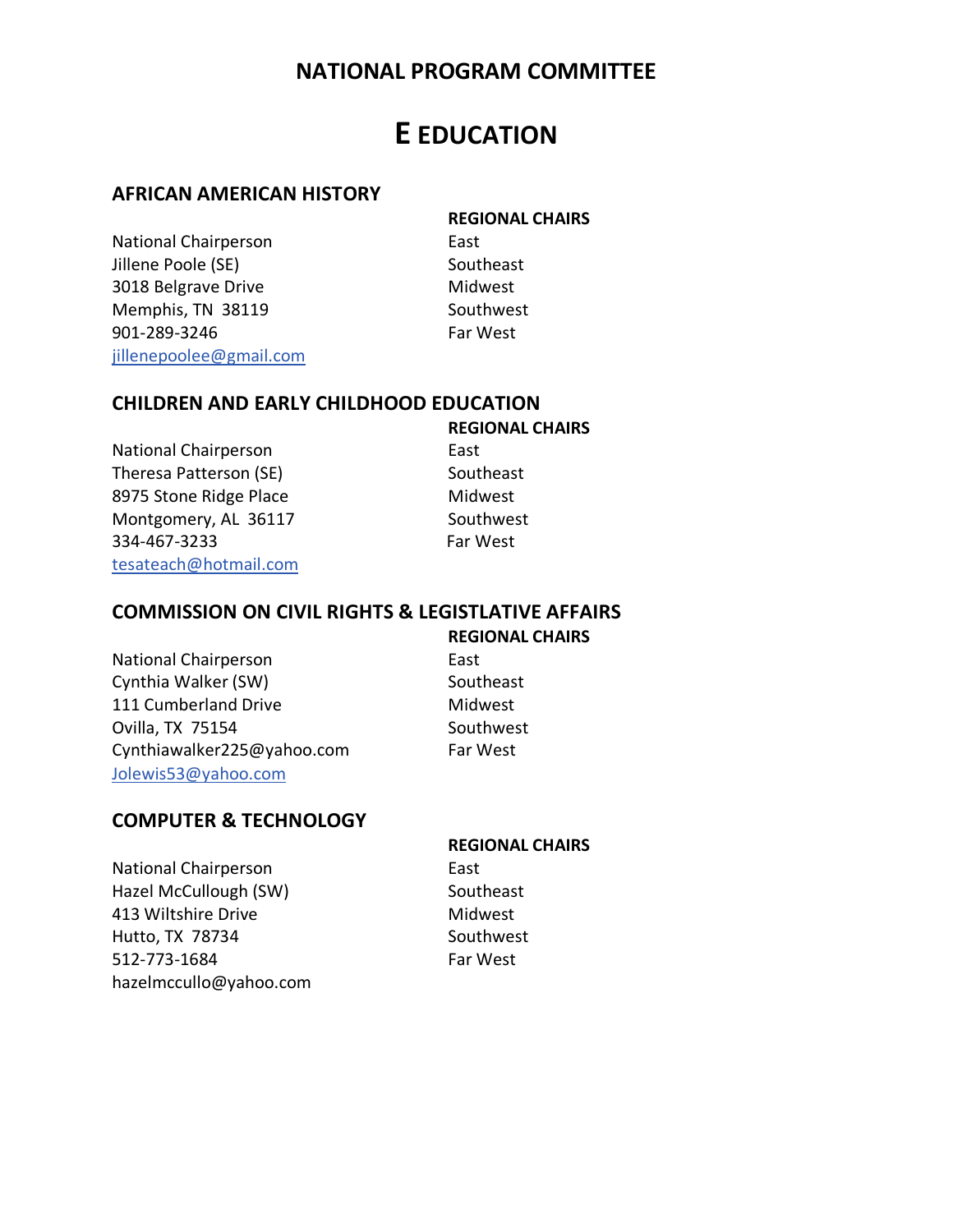#### **LITERACY/READING POWER**

**REGIONAL CHAIRS**

National Chairperson **East** Ruth Bridgers (MW) Southeast 5810 Liberty Lane Midwest Matteson, IL 60443-2998 Southwest 773-480-1023 Far West Btidgers5820@att.net

#### **PROFESSIONAL DEVELOPMENT & LEADERSHIP TRAINING**

National Chairperson **East** Dr. Usamah Rodgers (SW) Southeast 8506 Royal Montreal Drive Midwest Rowlett, TX 75089 Southwest 214-621-1927 Far West usamahrodgers@yahoo.com

**REGIONAL CHAIRS**

#### **SCHOLARSHIP AND RESEARCH**

National Chairperson **East** Vikki Pruitte-Sorrells Southeast Midwest Region Member-At-Large Midwest 7590 Pinecrest Lane Southwest Glenwillow, OH 44139 Far West 216-389-3226 **SELECTED LOCAL COMMITTEE**

**REGIONAL CHAIRS**

#### **TEACH-A-RAMA**

National Chairperson **East** Donyele Wilkerson (E) Southeast 1521 Fair Oak Drive Midwest Hanover, MD 21076 Southwest 443-618-3251 Far West Dbgw1820@gmail.com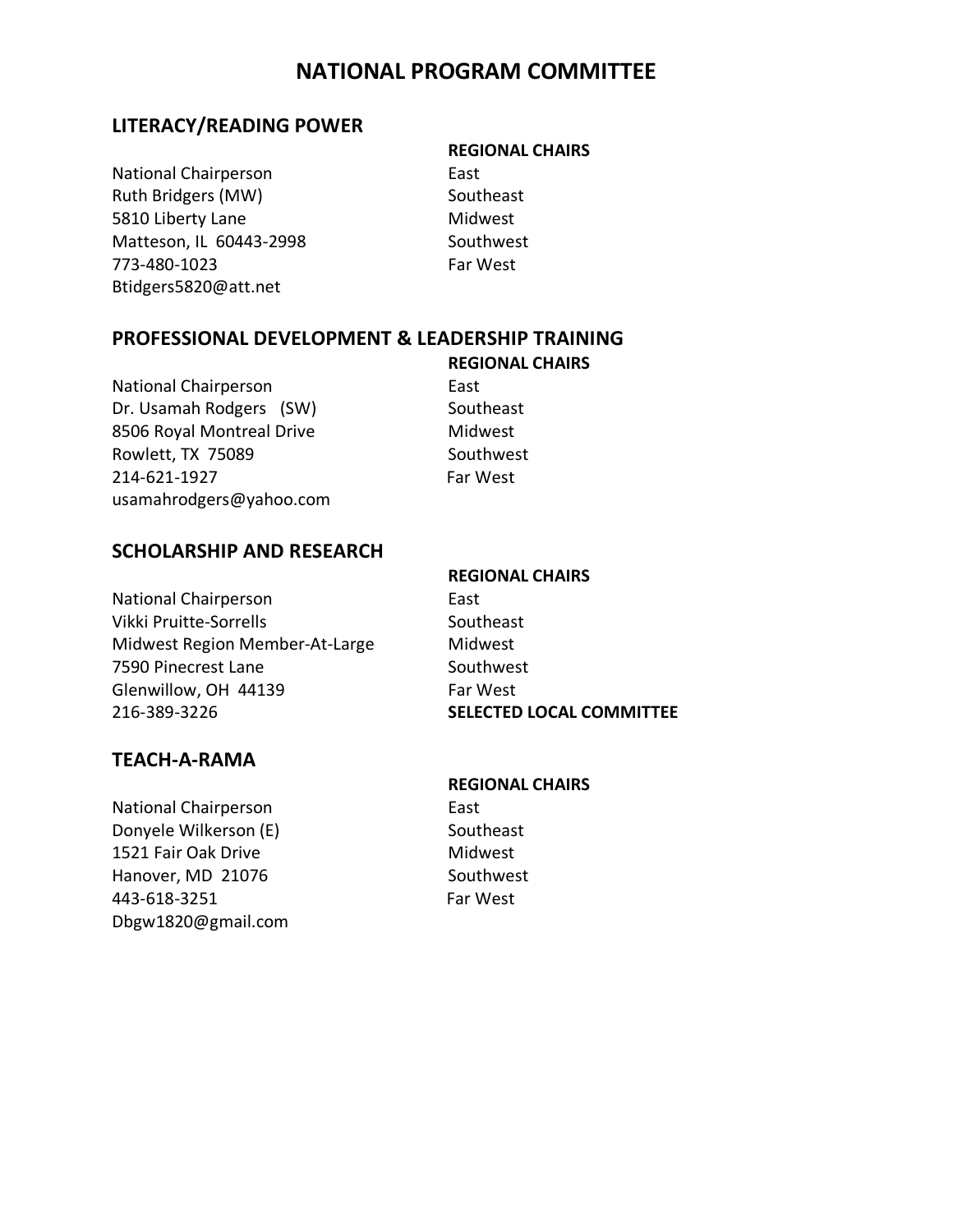# **S SERVICE**

#### **CHILDREN AND ADULT BENEFITS**

National Chairperson **East** Joyce Lewis (SW) Southeast 3822 Colt Lane Midwest Dallas, TX 75237 Southwest 214-729-4042 Far West [Jolewis53@yahoo.com](mailto:Jolewis53@yahoo.com)

**REGIONAL CHAIRS**

#### **HEALTH HYPERTENSION & NUTRITION**

National Chairperson **East** Sharon Oliver Henderson (E) Southeast 1106 Prospect Place Midwest Brooklyn, NY 11213 Southwest 718-953-3485 Far West faithbyear@aol.com

**REGIONAL CHAIRS**

#### **INTERNATIONAL PROJECT**

National Chairperson **East** Debra Nolen (MW) Southeast 9537 South Tripp Midwest Oakland, IL 60453 Southwest 708-422-6512 Far West Dbfn4948@aol.com

# **REGIONAL CHAIRS**

#### **NATIONAL PROJECT**

National Chairperson **East** Pavlon Everett (SW) Southeast 1535 Kingsley Drive Midwest Dallas, TX 75216 Southwest 214-801-6833 Far West mathpav@aol.com